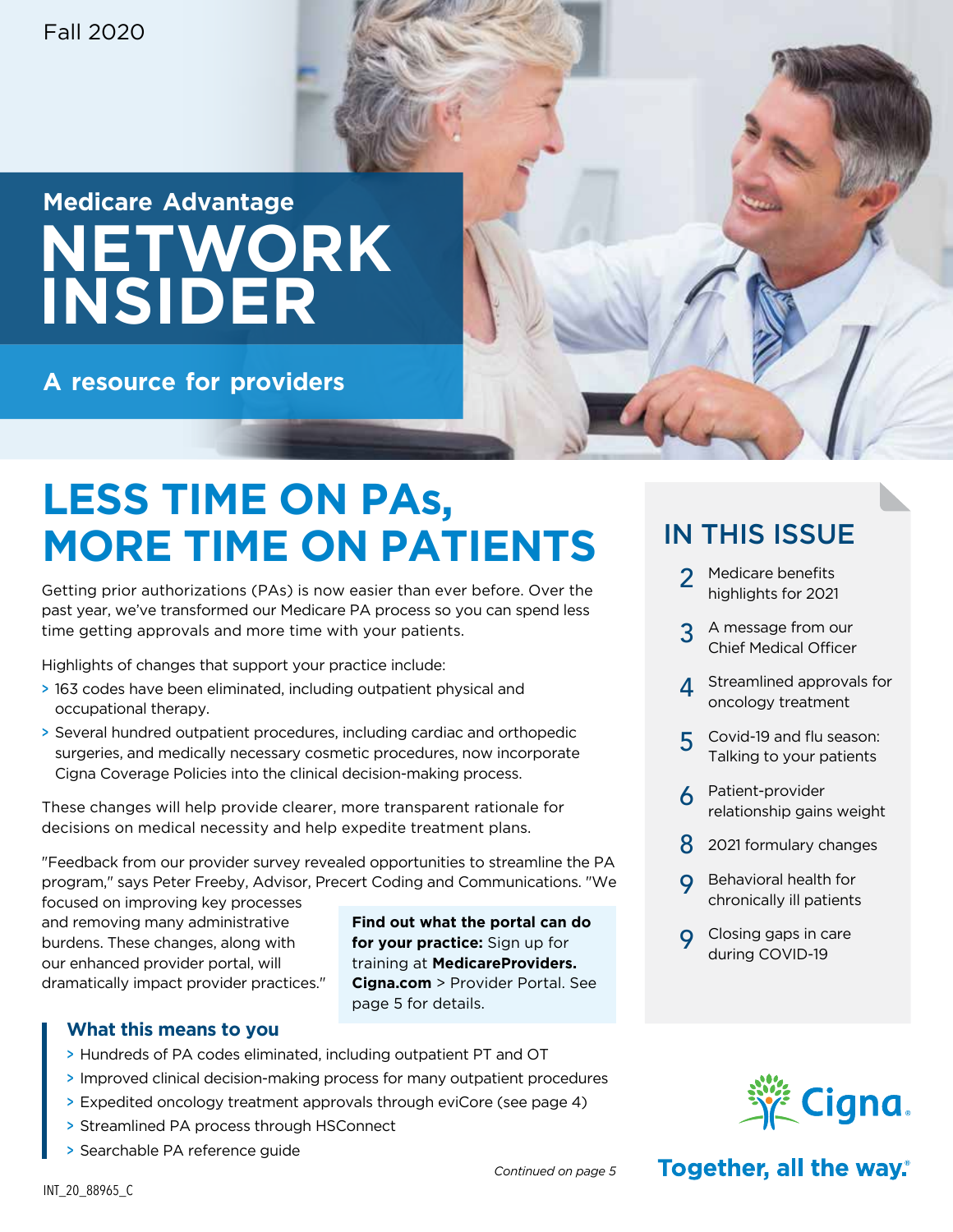# **2021 MEDICARE HIGHLIGHTS**

#### **New benefits to meet patient needs**

## **A MESSAGE FROM OUR CHIEF MEDICAL OFFICER**



Last issue, we announced enhancements to our provider portal, HSConnect, that will make doing business with us simpler and allow you more time with your patients. The enhanced portal is now live, and many of our providers are already taking advantage of its improvements. We encourage you to sign up for portal training at

**[MedicareProviders.Cigna.com](https://www.hsconnectonline.com)** > Provider Portal.

In this issue, we highlight several ways we've simplified the prior authorization process (see article on page 1). If you haven't already created an account on HSConnect, I encourage you to do so. The streamlined PA process can be a significant timesaver for you and your office staff.

Your feedback is vitally important to us and informs decisions we make about our programs and services. In fact, the changes described above are direct results of your responses to our 2019 provider survey. That feedback also prompted us to initiate additional

onboarding and education for our Provider Customer Service Representatives.

Our 2020 provider survey recently wrapped up, and we thank you for your valuable input. Through those survey results, we'll continue to identify new opportunities to support your patients and your practice.

Some patients with behavioral health and multiple chronic conditions may be less inclined to follow up on regular medical appointments during COVID-19, causing their physical and mental health to worsen. That's why we have recently partnered with Ontrak to support the unique behavioral health needs of your Cigna Medicare patients. See page 9 for more information.

**Emergency** <\$xx>  $<$ sxx>

 $x^2 + y^2 = 1$ PCP **RODAYS** 

**Specialist** 

We're here for you. Don't hesitate to call on your Network Operations Representative if we can help.

Gina M. Conflitti, MD, MBA, FACP Cigna Chief Medical Officer Government Business

**Gina M. Conflitti, MD, MBA, FACP**

**[<URL>]**

**al Claims** <Addre ns <Address>1

**[Provider Medical Claims [Pharmacy Help Desk [Pharmacy Claims [Dental Services [Provider Dental Claims**

<Phone Number>] <Address>] **Desk** <Phone Number>] <Address>] <Phone Number>] <Address>]

 $\geq$  ] and  $\geq$  $\geq$ ]

**PCP Phone**

This card is used for all plans **except** True Choice, EGWP, Leon and Arizona plans.

| <sup>∜</sup> Cigna. |   | <plan name=""><br/><plan type=""><br/><contract pbp[="" segment]=""></contract></plan></plan> | This card does not guarantee coverage or payment. |  |  |  |
|---------------------|---|-----------------------------------------------------------------------------------------------|---------------------------------------------------|--|--|--|
|                     |   |                                                                                               |                                                   |  |  |  |
|                     |   |                                                                                               |                                                   |  |  |  |
|                     | > | Cigna Preferred Savings Medicare (HMO)                                                        |                                                   |  |  |  |
|                     |   | Cigna Achieve Medicare (HMO C-SNP)                                                            |                                                   |  |  |  |
|                     |   |                                                                                               | Cigna True Choice Medicare (PPO)                  |  |  |  |
|                     | ⋗ | Cigna TotalCare (HMO D-SNP)                                                                   |                                                   |  |  |  |
|                     |   |                                                                                               |                                                   |  |  |  |

**Health Plan** [**Effective Date** receive new ID cards with the Cigna logo and **PCP Network PCP Phone Serions Network>** Your Cigna Medicare Advantage patients will updated plan names, as shown here:

**[No Referral Required] COPAYS**

RxBIN <XXXXXXX<br>RxPCN <XXXXXXXX **RxGRP** <XXXXXXX

Specialist
Virgent Care  $$\$xx>$ 

INT\_21\_89712\_C

#### **New 2021 ID cards**

\* To learn more about patient benefits in your area, contact your Network Operations Representative.

### **PRACTICE RESOURCES AT YOUR FINGERTIPS**

Access our downloadable Medicare Advantage Provider Quick Reference Guide (QRG) to find the resources you need to do business with Cigna, including information about:

- > Ancillary services and supplemental benefits
- > Radiology and diagnostic cardiology services
- > Prior authorization guidance and requirements
- > Referrals
- > Claims processing
- > Compliance matters
- > Pharmacy forms and requests

The QRG is available at

**[MedicareProviders.Cigna.com](http://MedicareProviders.Cigna.com)**

> Quick Reference Guide.

| <b>Medicare Advantage</b><br><b>Provider</b><br><b>Quick</b>                                                                                                                                                                                                                                                                                                                                                                                                                                                                                                     | <b>Ancillary Services /</b><br><b>Supplemental</b><br><b>Benefits</b>                                                                                                                                                                                                                                                         | Please visit our provider<br>directory for a current listing<br>of participating laboratories.<br>MedicareProviders.Cigna.com<br>> Online Provider Directory                                                                                                                                                                                                                                                                                                                                                                                                                                                                                                                           | <b>Behavioral Health</b><br><b>Substance Abuse</b><br>(Please call for authorizations)<br>Call: 1-866-780-8546<br>Fax: 1-866-949-4846<br>For questions concerning Supplemental Benefits, please call Provider Service: 1-800-230-6138 | <b>Post Hospital Meal Benefit</b><br>Available to patients<br>post-discharge from an<br>acute inpatient stay. Call<br>GA Foods: 1-866-481-2721 |  |
|------------------------------------------------------------------------------------------------------------------------------------------------------------------------------------------------------------------------------------------------------------------------------------------------------------------------------------------------------------------------------------------------------------------------------------------------------------------------------------------------------------------------------------------------------------------|-------------------------------------------------------------------------------------------------------------------------------------------------------------------------------------------------------------------------------------------------------------------------------------------------------------------------------|----------------------------------------------------------------------------------------------------------------------------------------------------------------------------------------------------------------------------------------------------------------------------------------------------------------------------------------------------------------------------------------------------------------------------------------------------------------------------------------------------------------------------------------------------------------------------------------------------------------------------------------------------------------------------------------|---------------------------------------------------------------------------------------------------------------------------------------------------------------------------------------------------------------------------------------|------------------------------------------------------------------------------------------------------------------------------------------------|--|
| <b>Reference</b><br><b>Guide</b><br><b>Provider customer service</b>                                                                                                                                                                                                                                                                                                                                                                                                                                                                                             | Precertification for:<br><b>High-Technology</b><br><b>Radiology</b><br><b>Diagnostic</b><br><b>Cardiology Services,</b><br><b>Radiation Therapy</b><br>and Medical<br>Oncology                                                                                                                                                | Radiology/Cardiology:<br>Call: 1-888-693-3211<br>Fax: 1-888-693-3210<br>Radiation Therapy/<br><b>Medical Oncology:</b><br>Call: 1-866-686-4452<br>Fax: 1-800-540-2406                                                                                                                                                                                                                                                                                                                                                                                                                                                                                                                  | Please call at numbers below for Precertification or go online to: evicore.com<br><b>Provider Resources:</b><br>evicore.com/resources/<br>healthplan/cigna-medicare<br><b>Web Portal Support Email:</b><br>portal.support@evicore.com | <b>Customer Service</b><br>clientservices@evicore.com                                                                                          |  |
| 1-800-230-6138<br><b>Prior Authorization</b><br>Prior Authorization must be obtained for the following services:<br>Inpatient and Elective Admission Notification, Home Health Care, DME and Outpatient Services.<br><b>Provider website</b><br>For requirements, visit: MedicareProviders.Cigna.com > Prior Authorization<br>MedicareProviders.Cigna.com<br>Prior Authorization can be obtained through HS Connect Provider Portal:<br><b>HSConnectOnline.com/Login</b><br>or by calling Provider Customer Service at: 1-800-230-6138<br><b>Provider manual</b> |                                                                                                                                                                                                                                                                                                                               |                                                                                                                                                                                                                                                                                                                                                                                                                                                                                                                                                                                                                                                                                        |                                                                                                                                                                                                                                       |                                                                                                                                                |  |
| MedicareProviders.Cigna.com<br>> Provider Manuals > 2020 Provider Manual<br><b>ID card examples</b><br>MedicareProviders.Cigna.com                                                                                                                                                                                                                                                                                                                                                                                                                               | Referrals HMO referrals vary by plan. PPO plan referrals are not required.<br>Referrals for specialists can be obtained through our HS Connect Provider Portal.<br>To register for HSConnect visit: HSConnectOnline.com/Login<br>To call or email the HSConnect Help Desk: 1-866-952-7596   HSConnectHelp@HSConnectOnline.com |                                                                                                                                                                                                                                                                                                                                                                                                                                                                                                                                                                                                                                                                                        |                                                                                                                                                                                                                                       |                                                                                                                                                |  |
| > Provider Manuals > 2020 Provider Manual<br>$>$ Page 14<br><b>Provider portal: HSConnect</b><br>www.HSConnectOnline.com<br>Help Desk: 1-866-952-7596<br>Email: HSConnectHelp@HSConnectOnline.com<br>ICD-10 coding & documentation/                                                                                                                                                                                                                                                                                                                              | <b>Claim Processing</b>                                                                                                                                                                                                                                                                                                       | Claims questions: 1-800-230-6138   Appeals questions: 1-800-511-6943   Fax: 1-800-931-0149<br>Electronic claims may be submitted through:<br>. Change Healthcare/Availity (Payor ID: 63092 or 52192)<br>- SSIGroup/Proxymed/Medassets/Zirmed/OfficeAlly/GatewayEDI (Payor ID: 63092)<br>Relay Health (Professional claims CPID: 2795 or 3839, Institutional claims CPID: 1556 or 1978)<br>Mail Paper Claims to: Cigna Medicare Advantage, PO Box 981706, El Paso, TX 79998<br>Mail Appeals to: Cigna Medicare Advantage Appeals, PO Box 24087, Nashville, TN 37202<br>Mail Reconsideration Requests to:<br>Cigna Medicare Advantage Reconsiderations, PO Box 20002 Nashville, TN 37202 |                                                                                                                                                                                                                                       |                                                                                                                                                |  |
| 360 Comprehensive Assessment<br>MedicareProviders.Cigna.com/icd-10                                                                                                                                                                                                                                                                                                                                                                                                                                                                                               | <b>Compliance</b>                                                                                                                                                                                                                                                                                                             | To report potential fraud, waste, or abuse please contact Cigna Medicare Advantage's<br>Special Investigations Unit.<br>By mail: Cigna Medicare Advantage<br><b>Attn: Special Investigations Unit</b><br>PO Box 20002, Nashville, TN 37202                                                                                                                                                                                                                                                                                                                                                                                                                                             |                                                                                                                                                                                                                                       | By email: SpecialInvestigations@Cigna.com<br><b>Attn: Cigna Medicare Operations</b><br>By phone: 1-800-667-7145                                |  |
| Jigna.                                                                                                                                                                                                                                                                                                                                                                                                                                                                                                                                                           | Pharmacy                                                                                                                                                                                                                                                                                                                      | <b>Pharmacy - Part D</b><br>Prior Authorization Requests: CoverMyMeds.com (Preferred method)<br>Formulary Website: Cigna.com/Medicare/Resources/Drug-List-Formulary   Fax: 1-866-845-7267<br>Forms: Cigna.com/Medicare/Resources/Drug-Search   Questions? Call: 1-877-813-5595                                                                                                                                                                                                                                                                                                                                                                                                         | All Ogna products and services are provided exclusively by or through operating subsidiaries of Cigna Corporation. The Cigna name, logos, and other Cigna marks are owned by Cigna Intellectual Property, Inc.                        |                                                                                                                                                |  |

#### > **\$0 behavioral health**

Patients have access to affordable behavioral specialty and psychiatric care at a \$0 copay, eliminating financial barriers for Individual and Group (EGWP) patients.

#### > **No-cost 24/7 online wellness resources**

This includes general wellness and prevention, disease management, fitness and exercise, men's and women's health, smoking cessation, weight management, advanced care planning, senior health and more.

> **Telehealth for physical therapy (PT)**  This benefit is in addition to our behavioral health and primary care telehealth services. Any participating PT provider who offers telehealth can use it; cost share is the same as inperson PT.

#### **More flexibility, stability to get patients healthier**

| 2020                                              | 2021                                   |
|---------------------------------------------------|----------------------------------------|
| Cigna-HealthSpring Advantage (HMO)                | Cigna Fundamental Medicare (HMO)       |
| Cigna-HealthSpring Preferred AL (HMO)             | Cigna Preferred AL Medicare (HMO)      |
| Cigna-HealthSpring Preferred Plus (HMO)           | Cigna Preferred Plus Medicare (HMO)    |
| Cigna-HealthSpring TotalCare (HMO D-SNP)          | Cigna TotalCare (HMO D-SNP)            |
| Cigna-HealthSpring True Choice (PPO)              | Cigna True Choice Medicare (PPO)       |
| Cigna-HealthSpring Achieve Plus (HMO C-SNP)       | Cigna Achieve Medicare (HMO C-SNP)     |
| Cigna-HealthSpring Preferred Part B Savings (HMO) | Cigna Preferred Savings Medicare (HMO) |
|                                                   |                                        |

#### **New plan names**

Last year, we embarked on a new chapter of our Medicare business. We transitioned the Cigna-HealthSpring brand to Cigna for our Medicare Advantage, Part D and Texas Medicare-Medicaid plans. Here's an overview of plan name changes.

2021 will bring new benefits\* and services for your Cigna Medicare patients, with more comprehensive coverage, affordable and predictable out-of-pocket costs and extended health benefits — to help your patients access the care they need, when they need it.

#### **New 2021 benefits for all Cigna Medicare patients**

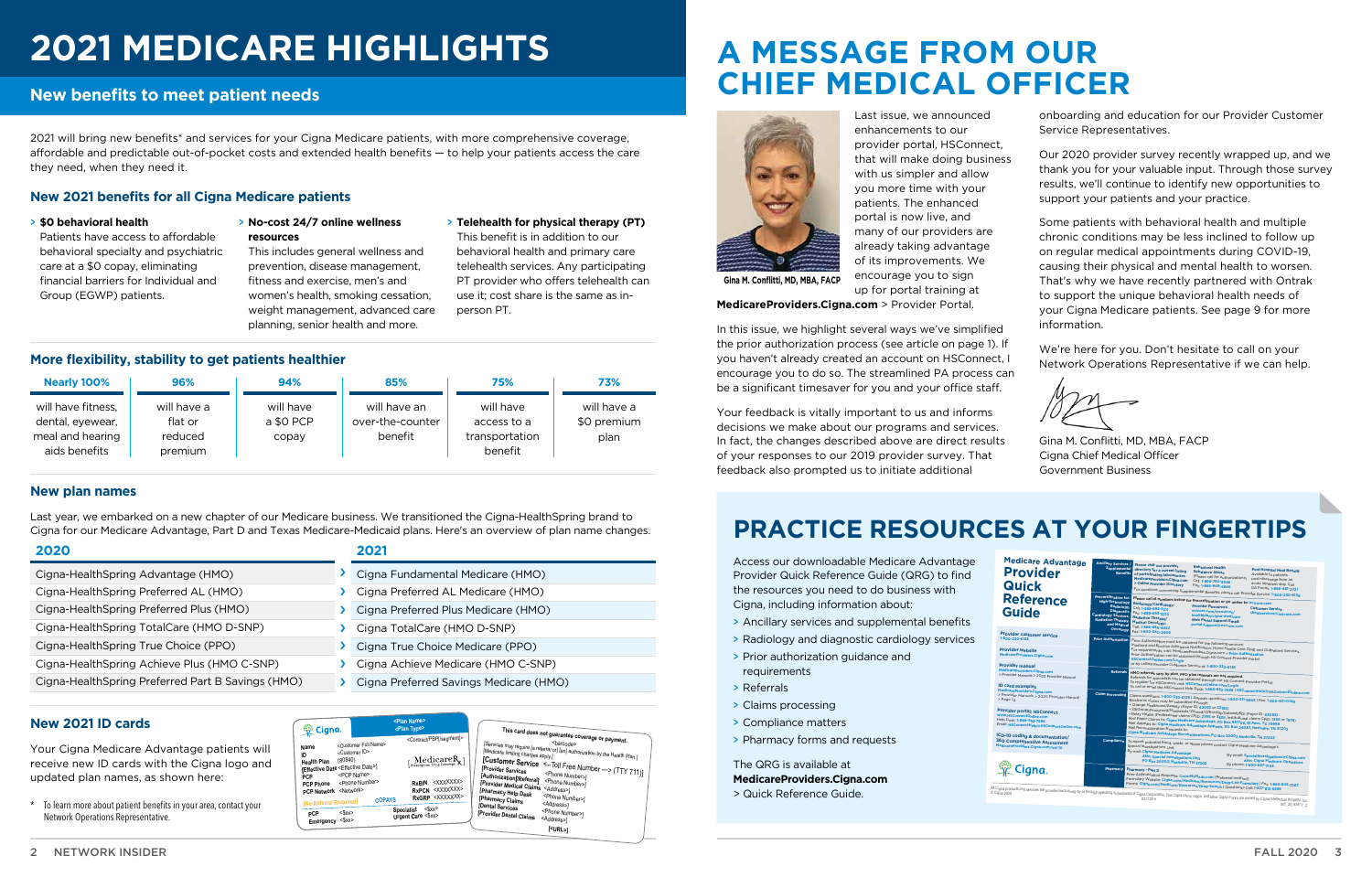## **ONCOLOGY TREATMENT APPROVALS, STAT**

Cigna has partnered with eviCore healthcare\* to streamline medical oncology prior authorization requests for regimens that include infused chemotherapy, oral oncolytic and supportive drugs. This option is currently available for all Medicare patients except RPO, WellMed and Advocate plan members, with plans to expand to all Cigna Medicare patients by 2022.

#### **How it works**

- > eviCore reviews your entire treatment plan not just individual medications — to ensure it's consistent with NCCN\*\* guidelines and Cigna Coverage Policies.
- > eviCore issues an immediate approval or conducts a clinical review.
- > Below are ways providers can make oncology PA requests that offer the fastest turnaround times: • eviCore's provider portal: **eviCore.com**
- 
- **1-866-668-9250**, Monday-Friday, 7 a.m.-10 p.m., EST
- RPO providers may use Cigna Medicare's provider portal at **[MedicareProviders.Cigna.com](https://www.hsconnectonline.com)** > Provider [Portal](https://www.hsconnectonline.com)
- Urgent requests only, call **1-866-686-4452** (decisions often within 24 hours)

#### **Providing the best in clinical options for your patients**

- > eviCore reviews all submitted clinical information you provide and identifies all appropriate NCCN-approved treatment plans.
- > If you have the patient's chart handy, the entire process can be decided in less than 10 minutes.

Remember, submitting requested clinical information is key to a swift review!

For more information, including access to a regularly updated drug list, visit **[eviCore.com/resources/](http://www.evicore.com/resources/healthplan/cigna-medicare) [healthplan/cigna-medicare](http://www.evicore.com/resources/healthplan/cigna-medicare)** > Solution Resources > Medical Oncology.

- \* eviCore's medical oncology criteria is Medicare-compliant and ensures consistency in clinical practice. The program has a proven track record, with an 86% reduction in denials.
- \*\* National Comprehensive Cancer Network



### **COVID-19 AND FLU SEASON Talking to your patients**

Flu and COVID-19 viruses will spread simultaneously this fall and winter, making it more important than ever to discuss flu vaccine benefits with your patients.

#### **What you say matters**

- > Your strong recommendation is a critical factor in whether your patients get a flu vaccine. Most adults are likely to do so if their health care providers recommend it.
- > Most adults believe vaccines are important, but they need a reminder from you to follow through.
- > If you don't offer a vaccine, encourage your patients to get a flu shot at a network pharmacy free of charge and then follow up at subsequent appointments to ensure patients got vaccinated.

See our COVID-19 and Flu Season: How to Talk to Your Patients FAQ, located in the COVID resources section at **[MedicareProviders.Cigna.com](http://MedicareProviders.Cigna.com)** .

#### *Continued from page 1*

## **LESS TIME ON PAS, MORE TIME ON PATIENTS**

As a reminder, through HSConnect, Cigna's recently enhanced Medicare Advantage provider portal, providers can: > Submit all required PA clinical documentation electronically — no need to call or fax

> View all correspondence between your practice and Cigna, including decision letters, which populate as soon as a

- 
- decision is made

#### **View and search PA codes**

#### Visit **[MedicareProviders.Cigna.com](http://MedicareProviders.Cigna.com)**

for the most current PA requirements. Need to know if a specific service requires PA? The document is searchable (Ctrl+F > enter the 5-digit code) and updated quarterly.

#### **Need a PA form?**

Visit **[MedicareProviders.Cigna.com](https://medicareproviders.cigna.com/forms)** [> Forms and Practice Support](https://medicareproviders.cigna.com/forms).

#### **Connect with HSConnect**

Take advantage of the streamlined PA process and other convenient features by logging on or creating an account at **[MedicareProviders.Cigna.com](https://www.hsconnectonline.com)** > [Provider Portal](https://www.hsconnectonline.com).

*New!* Web-based training on the enhanced portal is available at **[MedicareProviders.Cigna.com](https://www.hsconnectonline.com)** > [Provider Portal,](https://www.hsconnectonline.com) right on the login page. Contact your Network Operations Representative to learn more.

#### **Access Coverage Policies**

Cigna Coverage Policies are available for review at **[CignaForHCP.Cigna.com](https://cignaforhcp.cigna.com/app/login)** > [Review Coverage Policies.](https://cignaforhcp.cigna.com/app/login)

Contact Provider Customer Service at **1-800-230-6138** with questions.

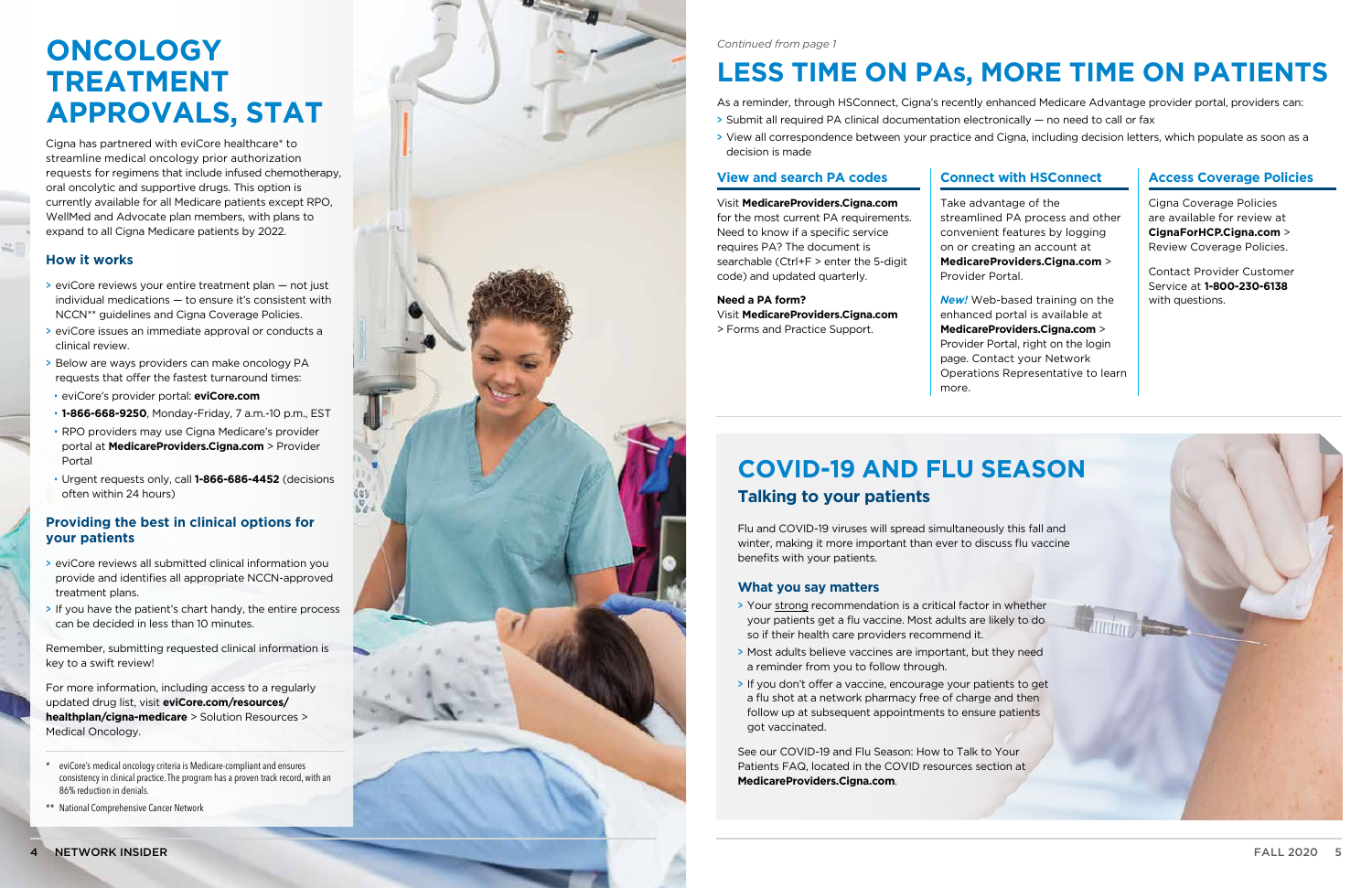

#### **CPT II codes Supplemental data feeds Arcadia**

## **PATIENT-PROVIDER RELATIONSHIP GAINS WEIGHT**

#### **CAHPS survey offers your practice new opportunities**

Patients are becoming savvier when choosing their health care providers, often using online reviews to make informed decisions. That's why it's valuable to know how your patients feel about the care they receive from your practice.

Annual CAHPS and HOS\* surveys can offer you an up-close-and-personal glimpse into patients' opinions. Results from these surveys have long served as key metrics for the Center for Medicare & Medicaid Services' (CMS) Star rating system.

Now, CMS is placing even greater importance on CAHPS scores. They'll be 2x weighted in 2021 and 4x in 2023, making the patient-provider experience more crucial than ever to overall Star ratings. Consumers use Star ratings, which are made public on the Medicare Plan Finder at **[Medicare.gov/plan-compare](http://www.medicare.gov/plan-compare)**, to make decisions about where to seek care.

#### **Surveys focus on patient perceptions**

Patients are asked to rank provider performance based on how they perceive key aspects of the care they received, *not* how satisfied they were with it. CAHPS and HOS focus on services that include routine preventive care and annual vaccinations (more important than ever during COVID-19), communicating with their doctors, understanding medication instructions and coordinating their health care needs — all subjective measures you and your staff can directly impact.

#### **How we can help**

Cigna offers a CAHPS Success Series online training program, available at **[MedicareProviders.Cigna.com](https://medicareproviders.cigna.com/icd-10)** > [Provider Education > Stars Education](https://medicareproviders.cigna.com/icd-10).

Additionally, we can provide conversation starters and brochures you can give or mail to patients to spark discussions on these topics. Contact your Network Operations Representative to order, or send an email to CAHPSandHOS@Cigna.com, and include the state you practice in.

### **HOW YOUR SUPPORT** and one Star rating higher than  $\sum_{\text{Cigna patients in 2019}}$ **IMPACTS 2021 STAR RATINGS**

\* Consumer Assessment of Healthcare Providers & Systems and Health Outcomes Survey

Providers who use CPT II codes receive fewer chart review requests and, on average, have higher HEDIS and CMS Star ratings. For resources to help with CPT II coding decisions, visit our HEDIS Quick Reference Guide at **[MedicareProviders.Cigna.com](https://medicareproviders.cigna.com/icd-10)** > Provider Education > [HEDIS Quick Reference Guide](https://medicareproviders.cigna.com/icd-10).

#### **CAHPS asks …**

- > Whether patients have received an annual flu vaccine
- > How easily and quickly they can get an appointment
- > How long they have to wait once they arrive for an appointment
- > How effectively their care is coordinated among primary care providers and specialists

#### **HOS asks …**

...if patients have discussed the following topics with their provider:

- > Fall risk management
- > Urinary incontinence
- > Physical activity



## **USE CPT II CODES TO BOOST HEDIS SCORES**

CPT II codes simplify performance measure reporting, reduce the need for medical chart retrieval and abstraction, help close gaps in care and improve Healthcare Effectiveness Data and Information Set (HEDIS) scores. While providers have three main ways to capture HEDIS quality data, as shown below, CPT II codes are the preferred method.

#### **Data capture methods**

> Fast > Efficient

- > Informational claim codes for tracking, reporting quality performance
- > Bi-directional or one-way

> Automated data exchange between your Electronic Medical Record (EMR) and Cigna

- > Cigna's digital population health management tool
- > Manual entry of quality care gaps
- > EMR interface

### **THE CASE FOR CPT II CODES**

Controlling High Blood Pressure (CBP) specifications now accept patient-reported blood pressures taken by a digital device. Providers who documented these using CPT II codes averaged BP values of 8.1% and one Star rating higher for at least 60% of their



In 2021, Cigna expects 88% of its Medicare Advantage and Prescription Drug Plans (MAPD) customers will be in a 4-Star rated plan — the highest percentage in our history! Partnering with you has resulted in improved patient experience and health outcomes, and we appreciate the exemplary care you provide. Plans with 4-Star ratings or higher receive incentives from CMS, which are used to improve benefits for your Cigna Medicare patients.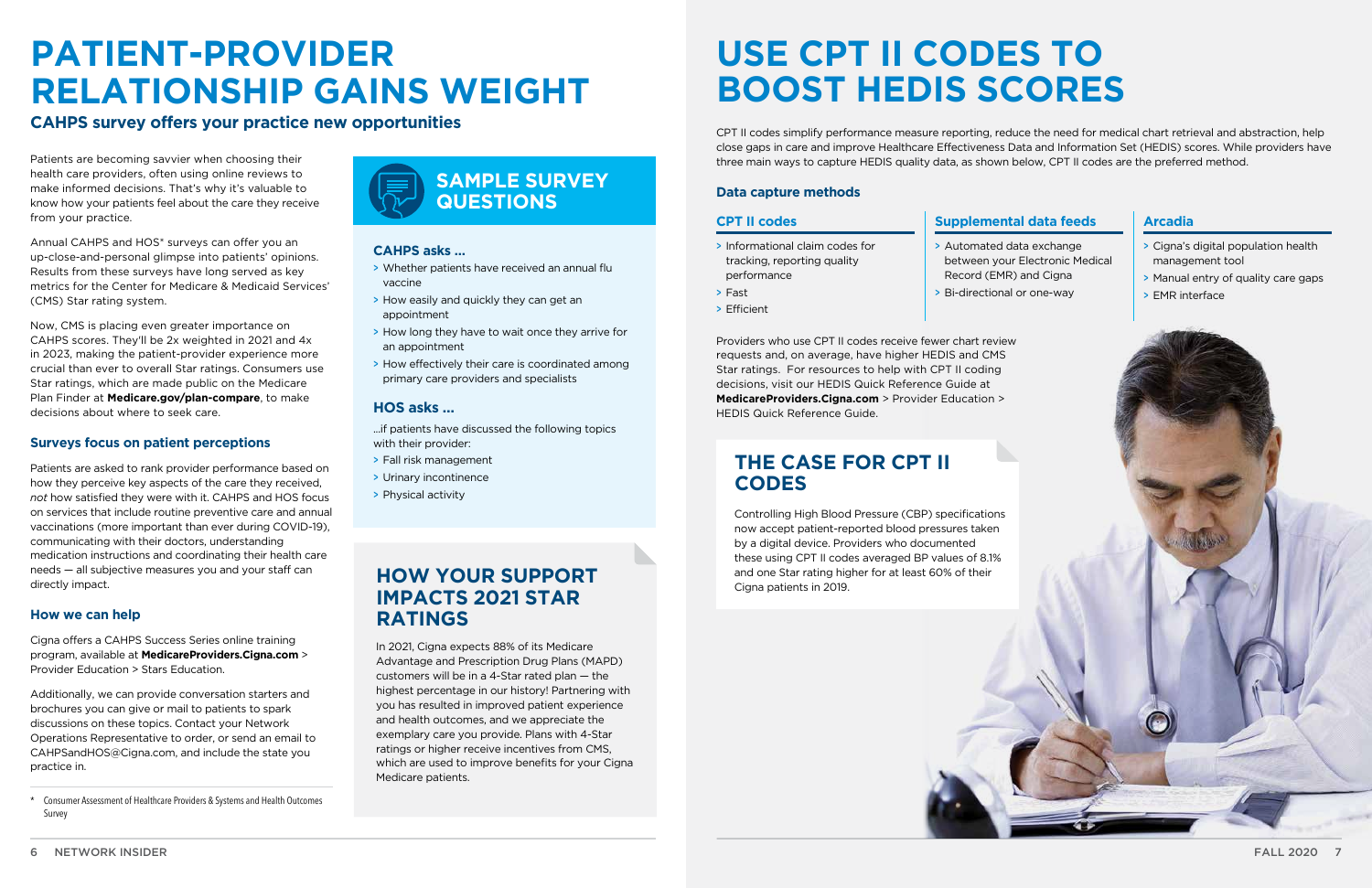## **BEHAVIORAL HEALTH SUPPORT FOR CHRONICALLY ILL PATIENTS**

### **Ontrak™ helps reduce hospital visits and improve health**

Ontrak (formerly Catasys) can help. It supports your Cigna Medicare patients with multiple chronic conditions who are struggling with depression, anxiety or substance abuse disorders, and expands your scope of treatment.

Patients engage with therapists through a personalized, fully integrated program that uses a combination of telephonic and virtual care coaching, as well as therapy and/or BH medication management with a psychiatrist.

If you have Cigna Medicare patients you feel could benefit from Ontrak but who are hesitant to seek treatment, encourage them to learn more by visiting **[Stayontrak.com](http://www.stayontrak.com).** (Ontrak is not available to patients in Colorado but may launch in 2021.)

### **CLOSING GAPS IN CARE DURING COVID-19**

#### **Cigna waives cost sharing for in-office and telehealth care**

as your practice has access to audio and video equipment permitting two-way, real-time interactive communication. It's important to use the codes the latest Cigna Medicare COVID-19 Billing Guidelines, CPT and Diagnosis Codes regarding telehealth, visit **[MedicareProviders.Cigna.com](http://MedicareProviders.Cigna.com)**.

More than a third of patients with comorbid chronic conditions suffer from depression, according to the Cleveland Clinic. Patients with both behavioral health (BH) conditions and chronic conditions present a dual challenge for providers. Unaddressed BH conditions and social determinants of health (transportation, food insecurity and financial barriers) contribute to poor health outcomes, along with socioeconomic issues such as poverty, malnutrition, and access to preventive care. Patients can also receive resources and support from an Ontrak Community Care Coordinator to overcome barriers related to social determinants of health. Patients "graduate" from the program based on goal completion, confidence level in managing their conditions and readiness to engage with primary care. *Ontrak expands your scope of* 

#### **HEDIS data supports your practice**

Cigna has eliminated cost sharing for all primary care, specialty care and behavioral health care, both in the in-office setting and via telehealth, for COVID-19 and non-COVID care. This applies to services received from network providers through December 31, 2020. Telehealth can be used for patient visits as long associated with different types of telehealth visits. For practice to help close gaps in preventive screenings or other clinical activities for your patients. For a full list of these preventive care opportunities, including those that can be closed through telehealth, see the HEDIS/telehealth flier, Closing HEDIS Care Gaps: A Resource for Medicare Providers, available at **[MedicareProviders.Cigna.com](https://medicareproviders.cigna.com/forms)** > Forms and Practice [Support.](https://medicareproviders.cigna.com/forms) You can also find a handy FAQ to help address patients' telehealth concerns in the COVID resources on our homepage at **[MedicareProviders.Cigna.com](https://medicareproviders.cigna.com/static/medicareproviders-cigna-com/docs/covid-19-telehealth-patient-faq.pdf)**. **Efficient coding with our easy-to-use ICD-10 digital guide** 

Cigna makes Healthcare Effectiveness Data and Information Set (HEDIS) data available to your

Using CPT II codes is one of the best ways to ensure your clinical work is captured. Access our easy-to-use ICD-10 Partnership Guide at **[MedicareProviders.Cigna.com](https://medicareproviders.cigna.com/icd-10)** > Provider Education.

Questions? Reach out to your Network Operations Representative or our Provider Customer Service team at **1-800-230-6138**.

# **2021 FORMULARY GUIDE**

When making prescribing decisions, it's important to evaluate the best options with your patients, taking into consideration cost, generic alternatives and any prior authorization requirements. To ensure seamless treatment decisions and care plans for your patients, you can stay up to date on formulary changes for 2021 by reviewing the most current drug list at **MedicareProviders.Cigna.com** [> Medicare Pharmacy Resources.](https://medicareproviders.cigna.com/pharmacy-resources)

Our 2021 formulary includes alternatives in each class for drugs that have been removed. These drugs are frequently used in treating Medicare patients.

#### **Now available**

| <b>Drug class</b>             | <b>Impacted drug name</b> | <b>2021 formulary alternatives</b> |
|-------------------------------|---------------------------|------------------------------------|
| Pulmonary agents              | Advair Diskus             | Wixela Inhub                       |
| Gastrointestinal agent        | Amitiza                   | Linzess                            |
| Metabolic bone disease agents | Forteo                    | Tymlos                             |
| Antiarrhythmic agent          | Multag                    | Amiodarone                         |
| Pulmonary agents              | ProAir HFA/RespiClick     | Albuterol sulfate HFA, Ventolin    |
| Ophthalmic agents             | Zioptan                   | latanoprost, travoprost, Lumigan   |

*treatment for Cigna Medicare patients who are struggling with behavioral health challenges.* 

The prescribing physician always makes the final decision regarding a patient's drug therapy. If a formulary alternative is appropriate for your patient, write a prescription for the formulary drug. If changing treatment isn't appropriate, you can request a coverage determination for the impacted drug in advance of the January 1, 2021 formulary change effective date.

#### **Submit your request in one of three ways:**

- > Electronic prior authorization (ePA) via CoverMyMeds, Surescripts, ExpressPAth portal or your ePA-enabled EHR
- > By phone at **1-877-813-5595**
- > By fax at 1-866-845-7267
- > Online: **[Cigna.com/Medicare/resources/drug-prior-authorization](http://Cigna.com/Medicare/resources/drug-prior-authorization)**

#### **Medicare exception**

Medicare allows a 90-day non-formulary exception to aid transition between drugs in a treatment plan; however, patients should be aware this may result in higher out-of-pocket costs. Your patients who take medications on this list have been informed about upcoming changes.

View the 2021 formulary quick reference guide at **[MedicareProviders.Cigna.com](https://medicareproviders.cigna.com/pharmacy-resources)** > Pharmacy Resources > [Cigna Medicare Drug List Formularies,](https://medicareproviders.cigna.com/pharmacy-resources) and find drugspecific forms for prior authorization requests at **[Cigna.com/Medicare/resources/drug-search](http://Cigna.com/Medicare/resources/drug-search)**.

**Questions?** We're here to help! Contact your Network Operations Representative or call Provider Customer Service at **1-800-230-6138**.

### **SAFER OPIOID USE**

Cigna now has resources to help with opioid prescribing decisions and treatment plans for your Medicare patients. Visit **[MedicareProviders.Cigna.com](https://medicareproviders.cigna.com/pharmacy-resources)** > Medicare [Pharmacy Resources](https://medicareproviders.cigna.com/pharmacy-resources) for information about prescribing naloxone and patient counseling tips. Contact your local Network Operations Representative with questions.

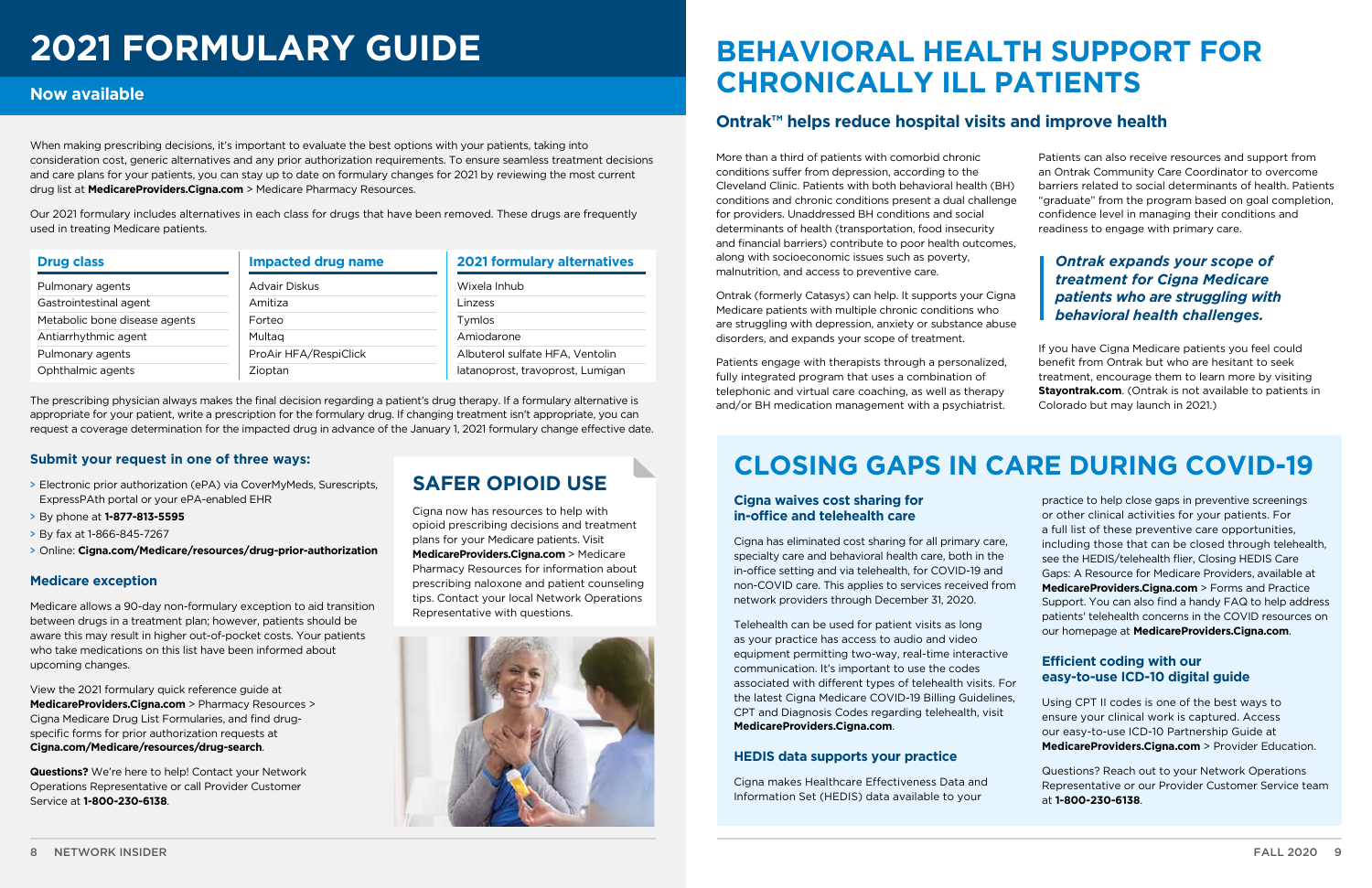### **CMS REQUIRES ANNUAL SPECIAL NEEDS MODEL OF CARE TRAINING**

CMS requires all contracted medical providers and staff to receive annual basic training on the Special Needs Plan (SNP) Model of Care, which is a plan for delivering coordinated care and care management to special needs patients.

Cigna's SNP Model of Care is designed to optimize the health and well-being of your Cigna Medicare aging, vulnerable and chronically ill patients.

This training defines SNP and characteristics of the SNP population, and covers:

- > Your responsibilities as a network provider
- > Your role in the care coordination process
- > Your impact on health outcomes and patient satisfaction
- > How you and Cigna can work together to successfully deliver care

SNP/MOC training materials are available at **[MedicareProviders.Cigna.com](https://medicareproviders.cigna.com/forms)** > Forms and Practice [Support.](https://medicareproviders.cigna.com/forms)

Contact your Network Operations Representative with questions.

### **THE 360 COMPREHENSIVE ASSESSMENT CAN EARN YOU FINANCIAL INCENTIVES AND EASE YOUR WORKLOAD**

The 360 Comprehensive Assessment gives you a full picture of your patient's health, helps map treatment decisions and eases the administrative burden of caring for your Cigna Medicare patients. **In addition, Cigna is offering new provider financial incentives for completing 360 Comprehensive Assessments prior to December 31, 2020. If you haven't been notified, reach out to your Network Operations Representative or email [DSS-Communications@Cigna.com.](mailto:DSS-Communications@Cigna.com) Patients who schedule the exam have until this date to earn a \$50 gift card.**

The 360 Exam helps you:

- > Identify health risks
- > Document disease states
- > Develop a care plan
- > Manage health conditions
- > Strengthen patient relationships
- > Improve overall outcomes

COVID-19 continues to present challenges for our Medicare providers. We've made it easier for you to complete 360 Comprehensive Assessments by:

- > Waiving patients' cost-share for in-network provider visits (in person and via telehealth)
- > Facilitating completion of the assessment via telehealth
- > Removing requirements for vitals during a telehealth visit that are typically collected in person (e.g., blood pressure, pulse, BMI, physical exam).

Get step-by-step instructions for completing the assessment form at **[MedicareProviders.Cigna.com](https://medicareproviders.cigna.com/icd-10)** > [Provider Education > 360 Interactive Provider](https://medicareproviders.cigna.com/icd-10)  [Partnership Guide](https://medicareproviders.cigna.com/icd-10).



### **RESOURCES FOR CODING ACCURACY AND EFFICIENCY**

Accurate diagnostic coding can improve payment timeliness, help ensure accurate recordkeeping and ultimately contribute to better overall patient care.

Our Provider Education team recently reviewed past claims to track coding trends that often require resubmittal. Three common areas revealed were:

- > **Acute vs. Sequela code:** a current condition for which the patient is undergoing active treatment vs. a history of the diagnosis (for example, stroke, cancer, myocardial infarction, traumatic injuries)
- > **Gender codes:** conditions typically associated with a gender, such as prostate cancer, breast cancer
- > **Population codes:** conditions not typically associated with Medicare patients or patients residing in the U.S., such as cystic fibrosis in the elderly or malnutrition

Visit our ICD-10 Resource Center at **[MedicareProviders.Cigna.com](https://medicareproviders.cigna.com/icd-10)** > Provider [Education.](https://medicareproviders.cigna.com/icd-10) Here, you'll find an ICD-10 Code Clarification List and 2020 Best Practices and Guidelines for Risk Adjustment and ICD-10 Coding.

If you believe a condition has been documented in error, email us at CCQI@Cigna.com for assistance. To request onsite education for your practice support team, reach out to a Provider Education Specialist at ProviderEducation@Cigna.com. Questions? Contact your Network Operations Representative.

### **STEP THERAPY FOR PART B DRUGS AND BIOLOGICS ANNOUNCED**

Avsola has been added to Cigna's Medicare Advantage Part B step therapy program as a preferred immunomodulator agent. The addition gives you more flexibility with therapies that regulate the immune system and treat Crohn's disease, ulcerative colitis, psoriatic arthritis and other autoimmune disorders.

Avsola joins Renflexis and Inflectra as step 1 therapies that don't require precertification. Remicade remains non-preferred and does require precertification.

The Part B step therapy program is designed to help achieve lower drug prices while maintaining patient

access to medications. Step therapy applies to new starts only, so if a patient is continuing therapy on a non-preferred agent (step 2 drug), they're not subject to step therapy requirements. Additional changes are coming in 2021 and will be announced later this year.

Find step therapy forms, as well as the latest medication additions, at **[MedicareProviders.Cigna.com](https://medicareproviders.cigna.com/forms)**  > [Forms and Practice Support.](https://medicareproviders.cigna.com/forms) Forms are also available at the HSConnect Provider Portal, which is the fastest way to request precertification. Requests can also be faxed to 1-877-730-3858. For additional assistance, call the Precertification team at **1-888-454-0013**.

*Cigna's SNP Model of Care is designed to optimize the health and well-being of your aging, vulnerable and chronically ill Medicare patients.*